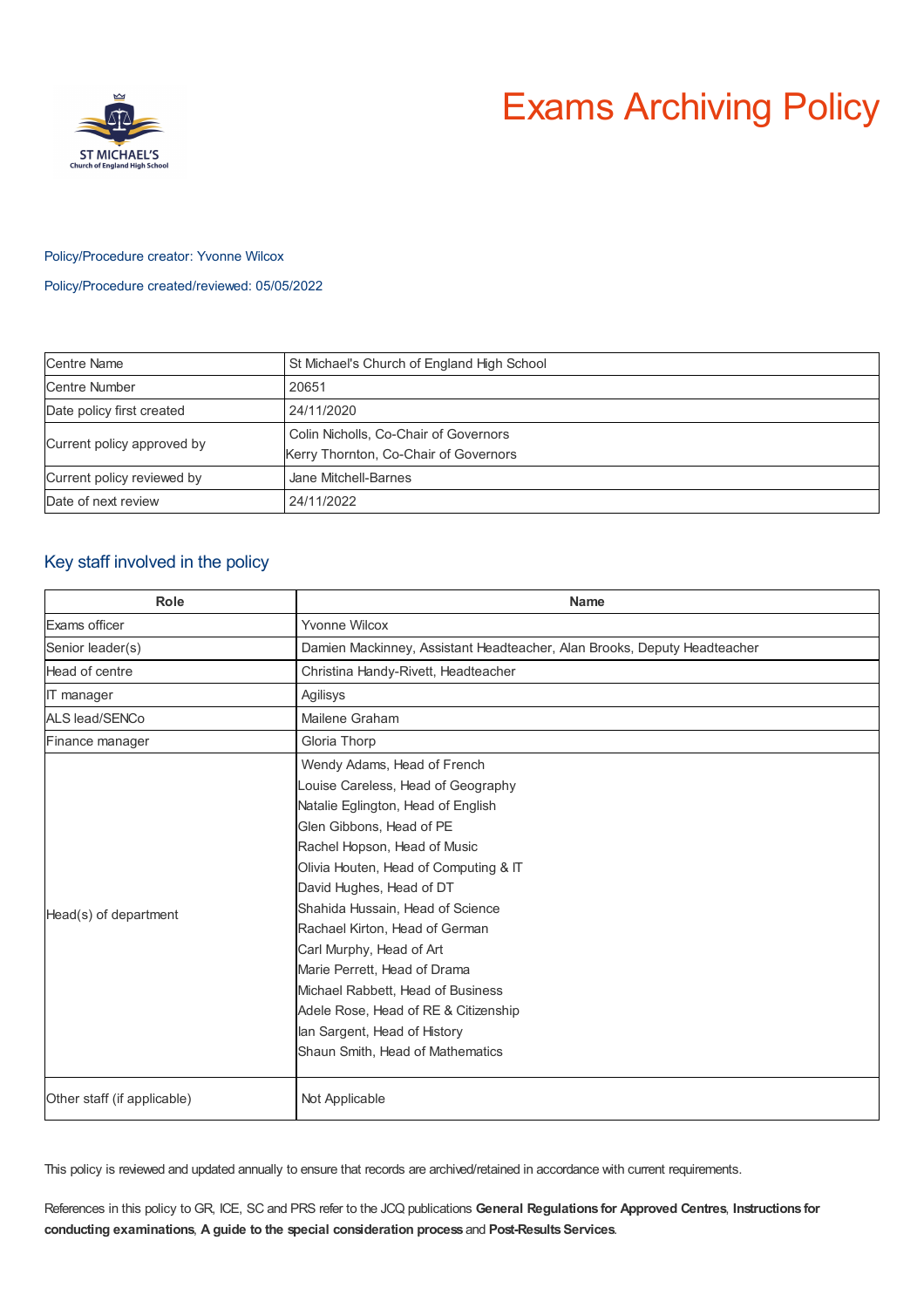# Purpose of the policy

The purpose of this policy is to:

- identify exams-related information/records held by the exams office
- identify the retention period
- determine the action required at the end of the retention period and the method of disposal
- inform or supplement the centre-wide records management policy/data retention policy

# 1. Access arrangements information

# **Record(s) description**

• Any hard copy information kept by the EO relating to an access arrangement candidate.

# **Retention information/period**

• To be returned to SENCo as records owner at end of the candidate's final exam series.

# **Action at the end of retention period (method of disposal)**

• Confidential waste/shredding

# 2. Alternative site arrangements

# **Record(s) description**

• Any hard copy information on an alternative site arrangement. Notifications submitted online via CAP

#### **Retention information/period**

• until after the deadline for reviews of results or other results enquiries (or the resolution of any outstanding reviews/appeals or malpractice investigations) for the relevant exams series)

#### **Action at the end of retention period (method of disposal)**

• Confidential waste/shredding

#### 3. Attendance register copies

#### **Record(s) description**

- seating plan
- invigilation arrangments
- attendance registers for each examination

# **Retention information/period**

Until the deadline for reviews of marking has passed

# Or

Until any appeal, malpractice or other results enquiry has been completed, whichever is later

# **Action at the end of retention period (method of disposal)**

- Confidential waste/shredding
- 4. Awarding body administrative information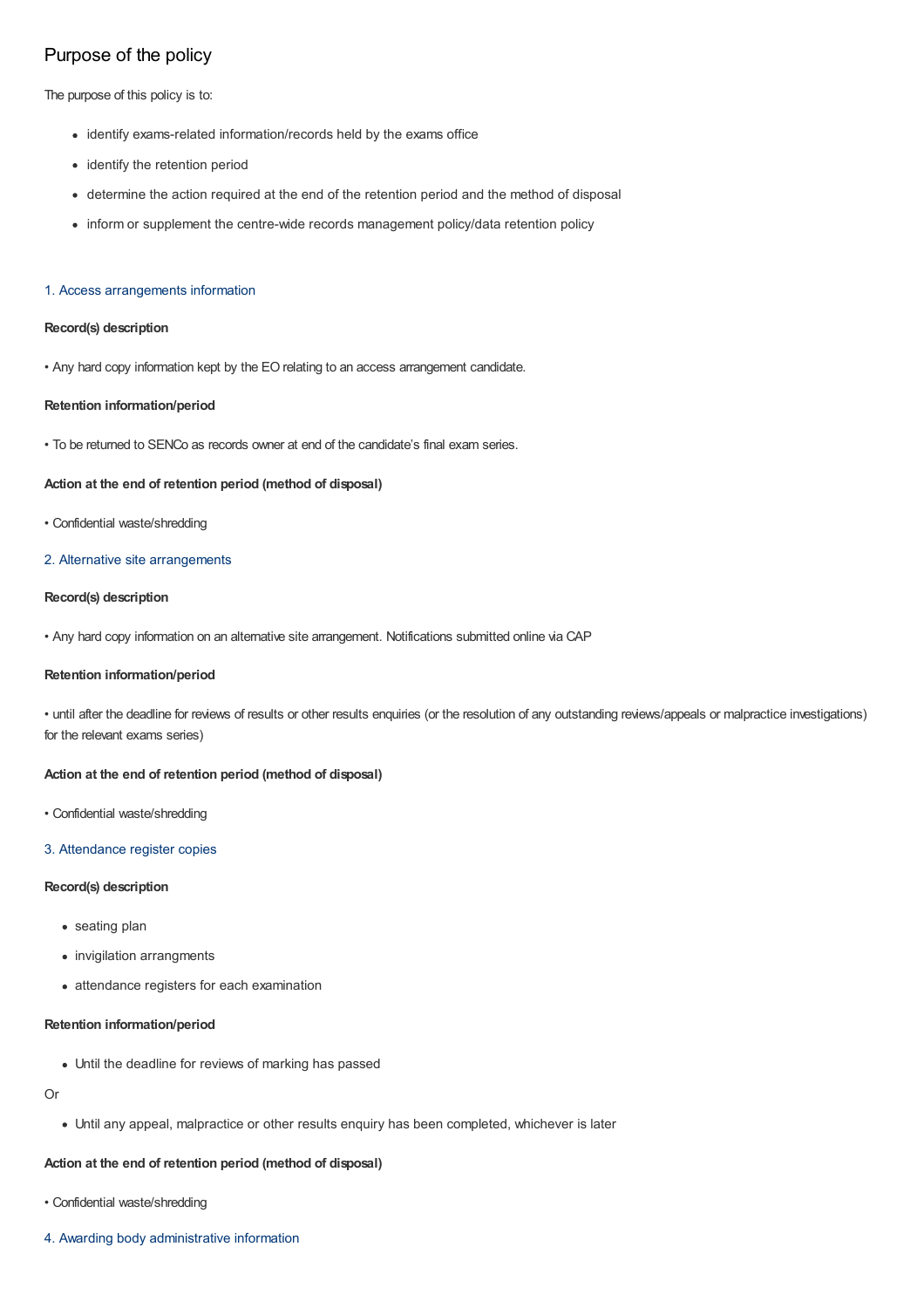# **Record(s) description**

• Any hard copy publications provided by awarding bodies

# **Retention information/period**

• To be retained until the current academic year update is provided

# **Action at the end of retention period (method of disposal)**

• Confidential waste/shredding

# 5. Candidates' scripts

# **Record(s) description**

• Any unwanted copies of scripts returned to the centre through the Access to Scripts (ATS) service.

# **Retention information/period**

To be retained securely until the awarding body's earliest date for confidential disposal of unwanted scripts. Where teachers have used copies of candidates' scripts for teaching and learning purposes but no longer wish to retain them, they must ensure that the scripts are disposed of in a confidential manner. (Ref PRS 6)

# **Action at the end of retention period (method of disposal)**

• Confidential disposal

# 6. Candidates' work

# **Record(s) description**

• Non-examination assessment work returned to the centre by the awarding body at the end of the moderation period

# **Retention information/period**

• Records logged on return to the centre and immediately returned to subject staff as records owner. To be stored safely and securely along with work that did not form part of the moderation sample (including materials stored electronically) in accordance with the requirements of GR, section 3.15 (…store safely and securely all non-examination assessments, including controlled assessments, coursework or portfolios, retained in, or returned to, the centre until the deadline for a review of moderation has passed or until a review of moderation, an appeal or a malpractice investigation has been completed, whichever is later. This includes materials stored electronically.)

# **Action at the end of retention period (method of disposal)**

- Returned to candidates or safe disposal
- 7. Centre consortium arrangements for centre assessed work

# **Record(s) description**

• Any hard copy information relating to consortium arrangements for centre assessed work. Applications submitted online via CAP.

# **Retention information/period**

• until after the deadline for reviews of results or other results enquiries (or the resolution of any outstanding reviews/appeals or malpractice investigations) for the relevant exams series)

#### **Action at the end of retention period (method of disposal)**

• Confidential waste/shredding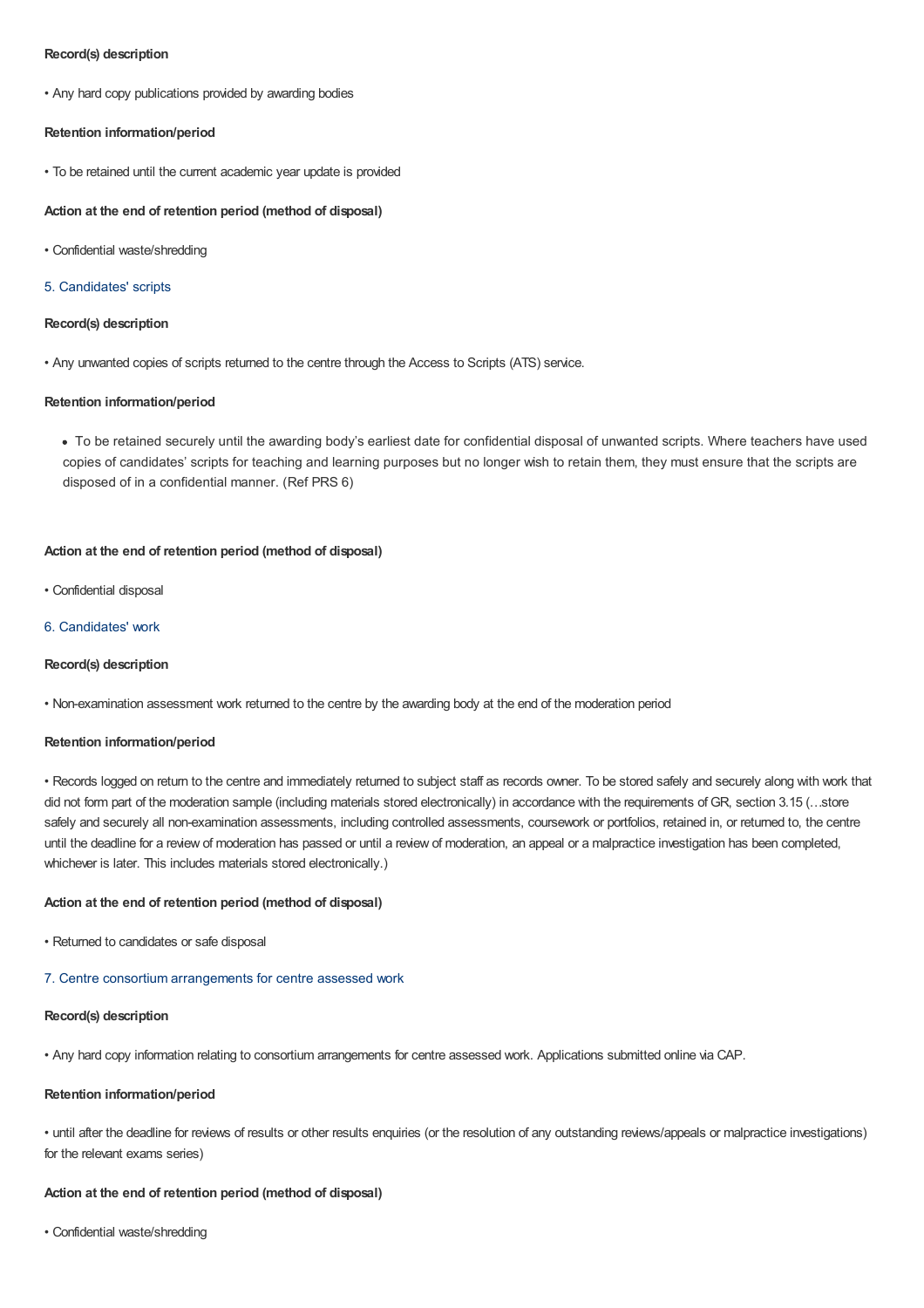# 8. Certificates

# **Record(s) description**

• Candidate certificates issued by awarding bodies

# **Retention information/period**

• Records retained in accordance with the requirements of GR, section 5.14 (…retain all unclaimed certificates under secure conditions for a minimum of 12 months from the date of issue...)

# **Action at the end of retention period (method of disposal)**

- Confidential destruction
- 9. Certificate destruction information

# **Record(s) description**

• A record of unclaimed certificates that have been destroyed

# **Retention information/period**

Records retained in accordance with the requirements of GR, section 5.14 ( … destroy any unclaimed certificates after retaining them for a minimum of 12 months. They must be destroyed in a confidential manner. Centres that do not have a means of destroying certificates confidentially may return them to the respective awarding body. A record of certificates that have been destroyed should be retained for four years from their date of destruction. However, candidates should be informed that some awarding bodies do not offer a replacement certificate service. In such circumstances the awarding body will issue a Certifying Statement of Results… (Where an awarding body issues a replacement certificate, or a Certifying Statement of Results, this will provide an accurate and complete record of results for all qualifications covered by the original certificate… return any certificates requested by the awarding bodies. Certificates remain the property of the awarding bodies at all times.)

# **Action at the end of retention period (method of disposal)**

- Confidential destruction
- 10. Certificate issue information

# **Record(s) description**

• A record of certificates that have been issued

#### **Retention information/period**

Records retained in accordance with the requirements of GR, section 5.14 (… distribute certificates to all candidates without delay and regardless of any disputes (such as non-payment of fees). Certificates must not be withheld without prior permission from an awarding body which will only be given in very exceptional circumstances. A record should be kept of the certificates that are issued…).

#### **Action at the end of retention period (method of disposal)**

• Confidential destruction

# 11. Confidential materials: initial point of delivery logs

# **Record(s) description**

• Logs recording awarding body confidential exam materials received at the initial point of delivery in the centre to the point where materials are securely issued to an authorised member of staff.

## **Retention information/period**

• End of exam season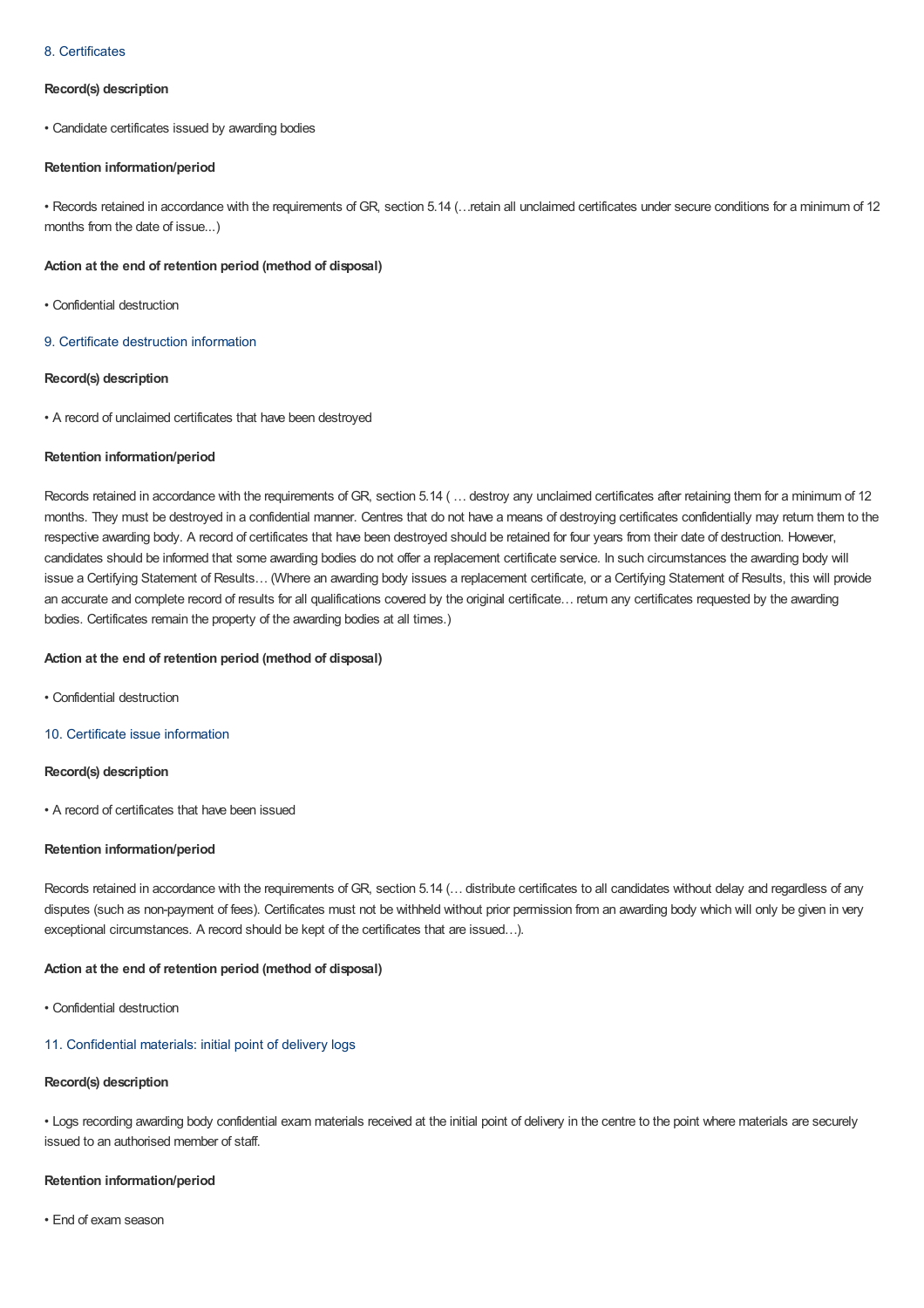# **Action at the end of retention period (method of disposal)**

• Confidential waste/shredding

#### 12. Confidential materials: receipt, secure movement and secure storage logs

# **Record(s) description**

• Logs recording the receipt, checking, secure movement and secure storage of confidential exam materials

#### **Retention information/period**

• End of exam season

**Action at the end of retention period (method of disposal)**

• Confidential waste/shredding

#### 13. Conflicts of interest records

# **Record(s) description**

• Records demonstrating the management of Conflicts of Interest

# **Retention information/period**

• Records retained in accordance with the requirements of GR, section 5.3 (…The records may be inspected by a JCQ Centre Inspector and/or awarding body staff. They might be requested in the event of concerns being reported to an awarding body. The records must be retained until the deadline for reviews of marking has passed or until any appeal, malpractice or other results enquiry has been completed, whichever is later.).

# **Action at the end of retention period (method of disposal)**

• Confidential waste/shredding

# 14. Dispatch logs

# **Record(s) description**

• Proof of dispatch of exam script packages to awarding body examiners covered by the DfE (Standards & Testing Agency) yellow label service

# **Retention information/period**

• End of exam season

## **Action at the end of retention period (method of disposal)**

• Confidential waste/shredding

# 15. Entry information

# **Record(s) description**

• Any hard copy information relating to candidates' entries

# **Retention information/period**

• End of exam season

# **Action at the end of retention period (method of disposal)**

- Confidential waste/shredding
- 16. Exam question papers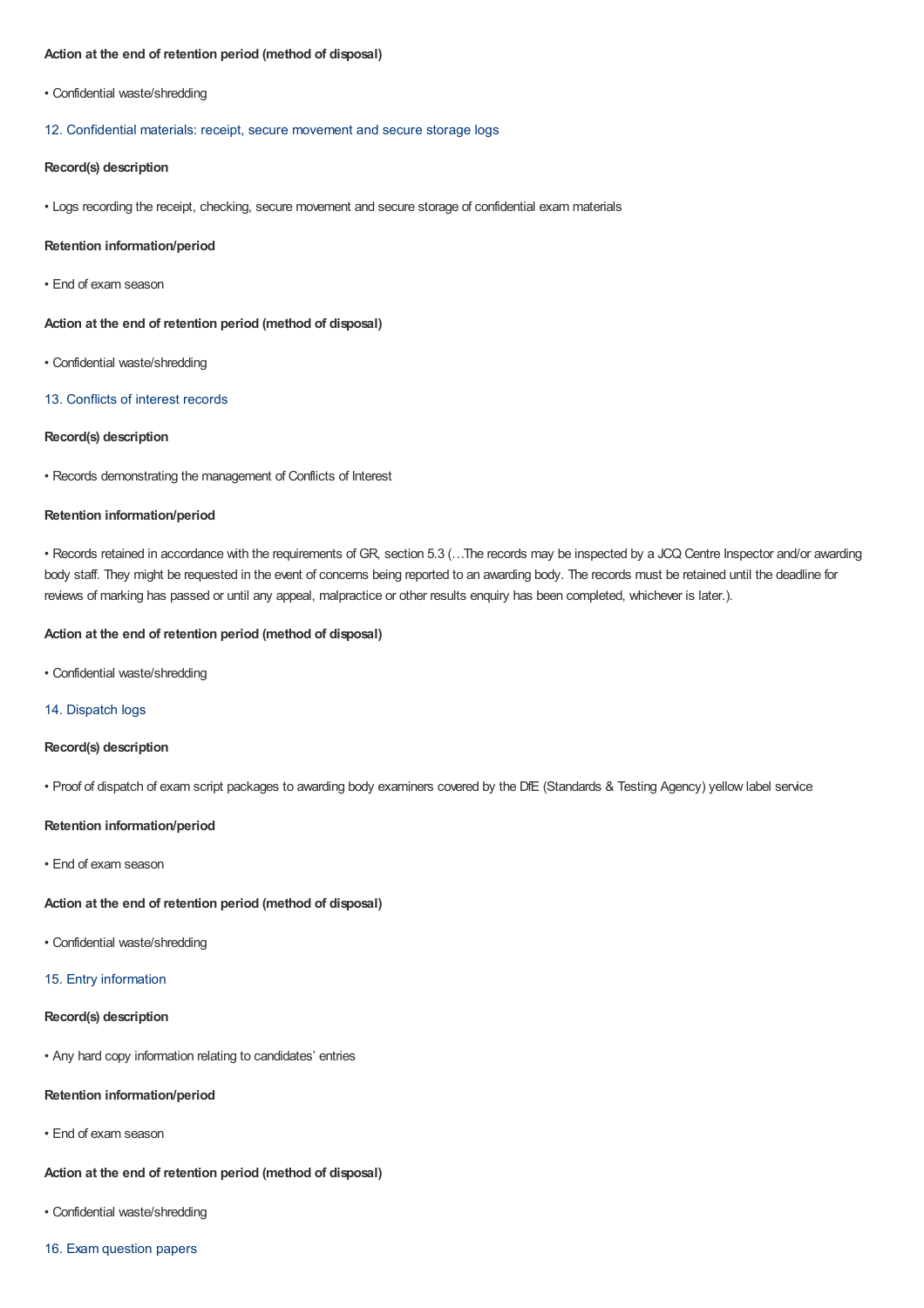# **Record(s) description**

• Question papers for timetabled written exams

# **Retention information/period**

• Records retained in accordance with the requirements of GR, section 6.12 (…For confidentiality purposes question papers must not be released to centre personnel for use in accordance with the above licence until after the awarding body's published finishing time for the examination or, in the case of a timetable variation, until all candidates within the centre have completed the examination. This does not restrict access to question papers by authorised centre personnel for the purpose of conducting examinations…).

# **Action at the end of retention period (method of disposal)**

- Issued to subject staff
- 17. Exam room checklists

# **Record(s) description**

• Checklists confirming exam room conditions and invigilation arrangements for each exam session

#### **Retention information/period**

• End of exam season

# **Action at the end of retention period (method of disposal)**

• Confidential waste/shredding

#### 18. Exam room incident logs

# **Record(s) description**

• Logs recording any incidents or irregularities in exam rooms for each exam session

# **Retention information/period**

• End of exam season

#### **Action at the end of retention period (method of disposal)**

• Confidential waste/shredding

#### 19. Exam stationery

# **Record(s) description**

• Awarding body exam stationery provided solely for the purpose of external exams

#### **Retention information/period**

• Records retained in accordance with the requirements of ICE, section 30 (…return unused stationery to the secure storage facility or secure room until needed for a future examination. Surplus stationery must not be used for internal school tests, mock examinations and non-examination assessments… destroy confidentially any out-of-date stationery.).

## **Action at the end of retention period (method of disposal)**

- Confidential destruction
- 20. Examiner reports
- **Record(s) description**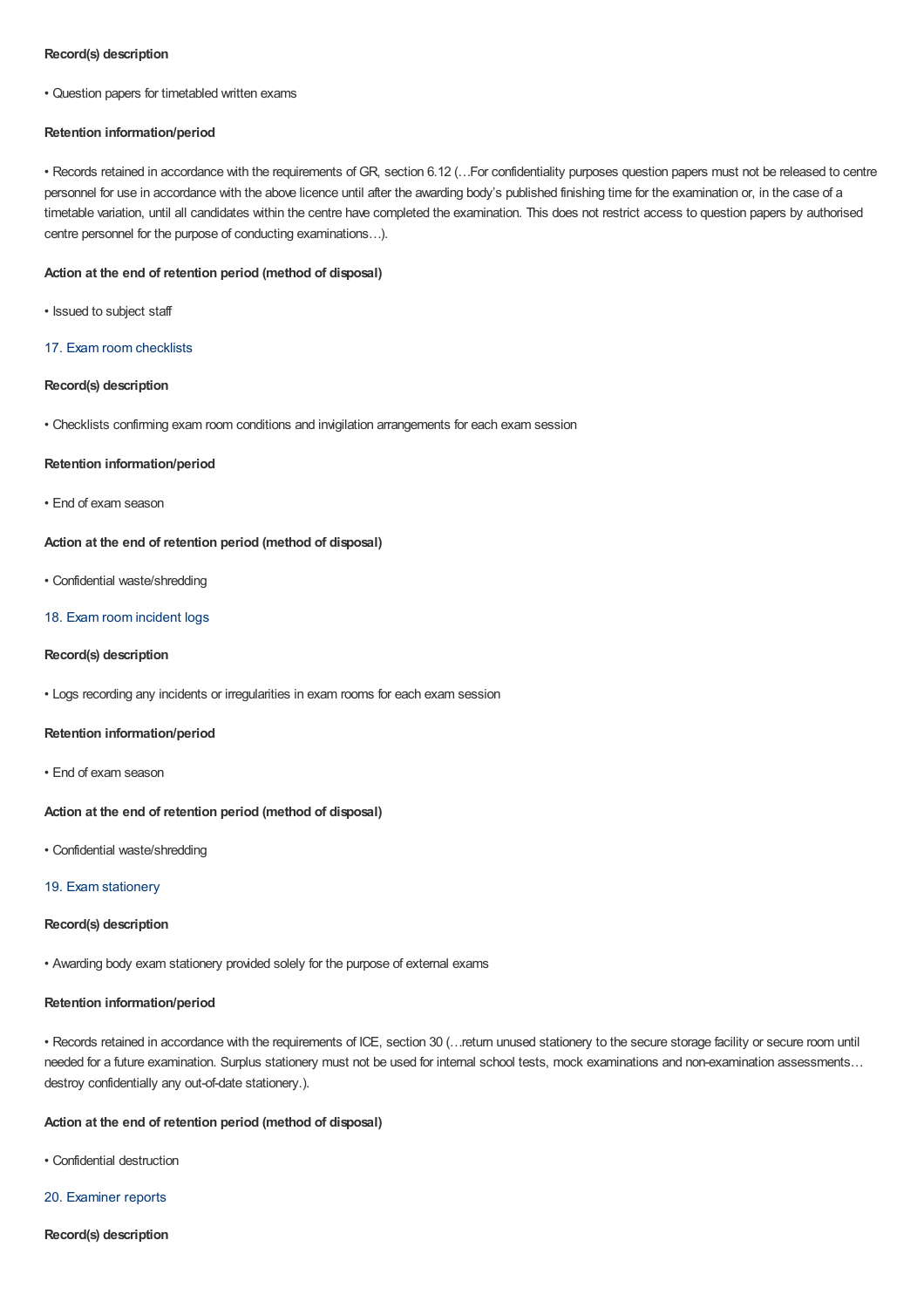#### • Written analysis of candidates' examination paper

# **Retention information/period**

• Where/if provided by awarding body) Records immediately provided to head of department as records owner.

#### **Action at the end of retention period (method of disposal)**

• Not applicable

## 21. Finance information

#### **Record(s) description**

• Copy invoices for exams-related fees

# **Retention information/period**

• To be returned to Finance department as records owner at the end of the academic year

## **Action at the end of retention period (method of disposal)**

• Confidential waste/shredding

# 22. Invigilation arrangements

# **Record(s) description**

• Checklists confirming exam room conditions and invigilation arrangements for each exam session

# **Retention information/period**

• until after the deadline for reviews of results or other results enquiries (or the resolution of any outstanding reviews/appeals or malpractice investigations) for the relevant exams series)

#### **Action at the end of retention period (method of disposal)**

• Confidential waste/shredding

# 23. Invigilator and facilitator training records

# **Record(s) description**

• Hard copies of attendance at invigilator and facilitor training

#### **Retention information/period**

• Records retained in accordance with the requirements of ICE, section 12 (A record of the content of the training given to invigilators and those facilitating an access arrangement for a candidate under examination conditions must be available for inspection and retained on file until the deadline for reviews of marking has passed or until any appeal, malpractice or other results enquiry has been completed, whichever is later. A record of the content of the training given to invigilators and those facilitating an access arrangement for a candidate under examination conditions must be available for inspection and retained on file until the deadline for reviews of marking has passed or until any appeal, malpractice or other results enquiry has been completed, whichever is later.).

#### **Action at the end of retention period (method of disposal)**

• Confidential waste/shredding

#### 24. Moderator reports

#### **Record(s) description**

• Hard copies of moderator reports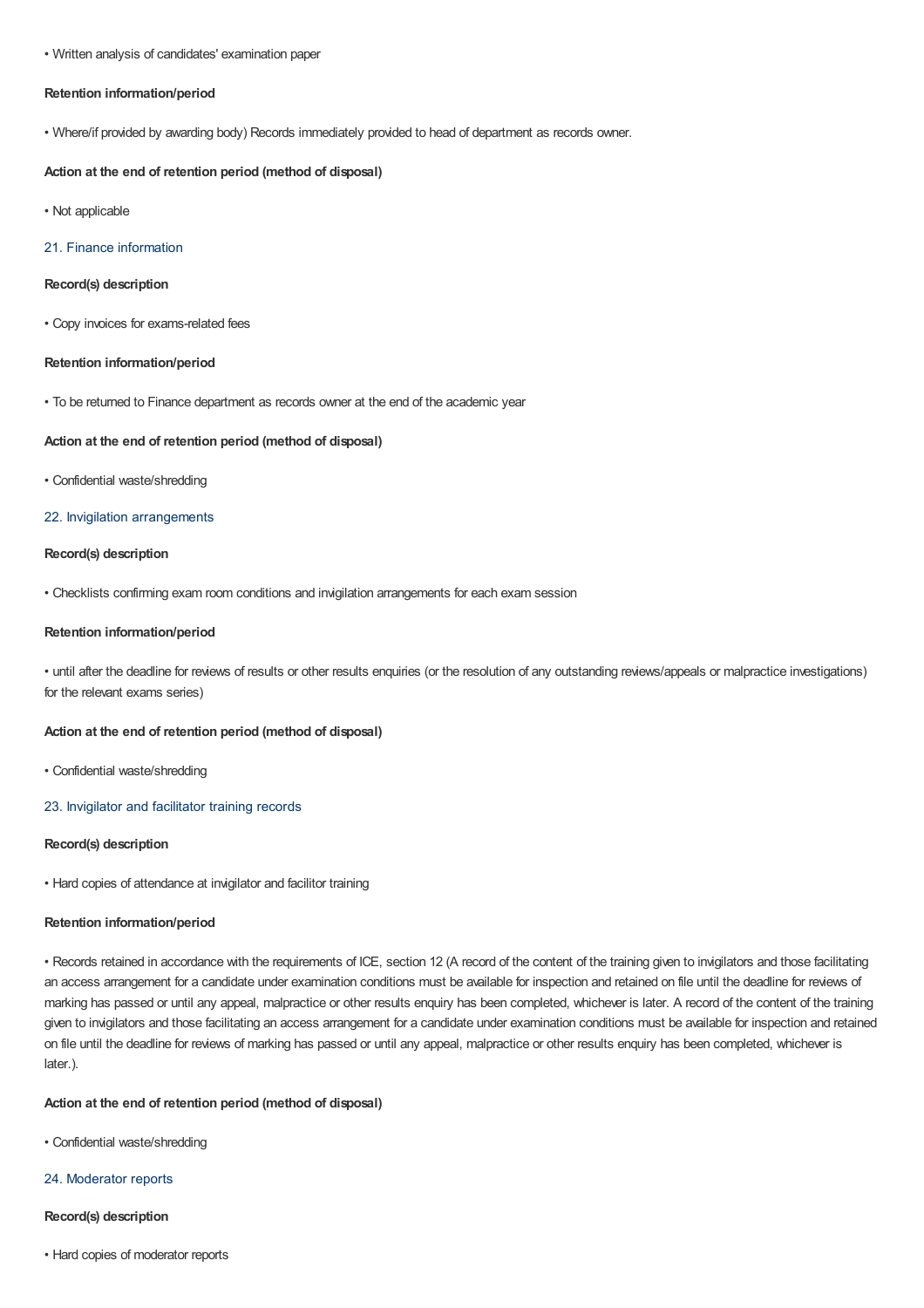## **Retention information/period**

• To be immediately provided to head of department as records owner

# **Action at the end of retention period (method of disposal)**

• Confidential waste/shredding

# 25. Moderation return logs

# **Record(s) description**

• Logs recording the return of candidates' work to the centre by the awarding body at the end of the moderation period

#### **Retention information/period**

• End of exam season

#### **Action at the end of retention period (method of disposal)**

• Confidential waste/shredding

# 26. Overnight supervision information

# **Record(s) description**

• JCQ form Timetable variation and confidentiality declaration for overnight supervision for any candidate eligible for these arrangements.

#### **Retention information/period**

• Records retained in accordance with the requirements of ICE, section 8 (...keep all completed forms available for inspection until the deadline for reviews of marking has passed or until any appeal, malpractice or other results enquiry has been completed, whichever is later. Forms may be stored electronically or in hard copy paper format and must not be sent to an awarding body, unless specifically requested…).

# **Action at the end of retention period (method of disposal)**

- Confidential waste/shredding
- 27. Post-results services: confirmation of candidate consent information

# **Record(s) description**

• Hard copy or email record of required candidate consent

# **Retention information/period**

• Records retained in accordance with the requirements of PRS, section 4, appendices A, B (Consent forms or e-mails from candidates must be retained by the centre and kept for at least six months following the outcome of the clerical re-check or review of marking or any subsequent appeal. The awarding bodies reserve the right to inspect such documentation. This form should be retained on the centre's files for at least six months following the outcome of the clerical re-check, review of marking or any subsequent appeal. This form should be retained on the centre's files for at least six months.).

# **Action at the end of retention period (method of disposal)**

• Confidential waste/shredding

# 28. Post-results services: request/outcome information

# **Record(s) description**

• Any hard copy information relating to a post-results service request (RoRs, appeals, ATS) submitted to an awarding body for a candidate and outcome information from the awarding body.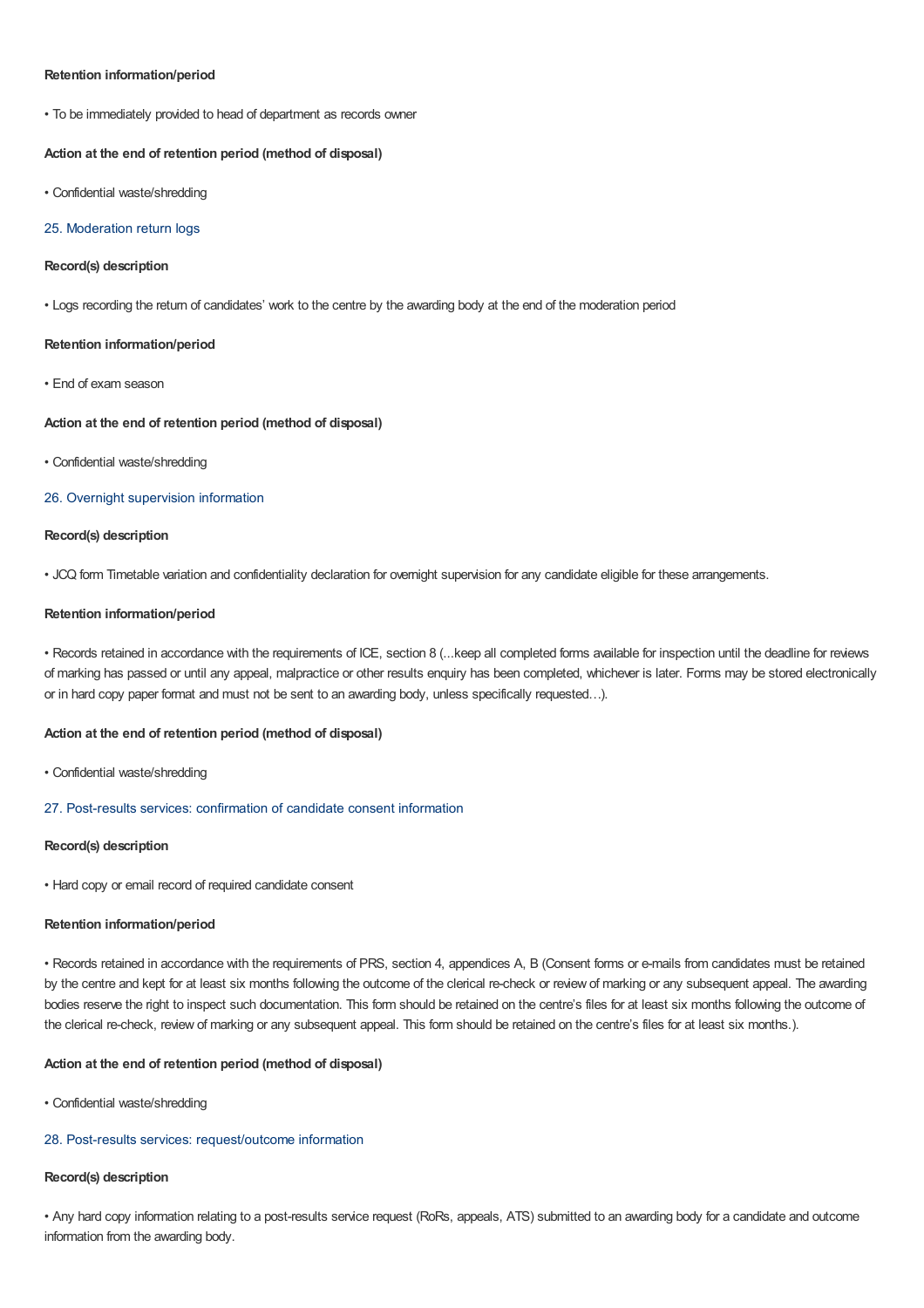# **Retention information/period**

• End of exam season

# **Action at the end of retention period (method of disposal)**

• Confidential waste/shredding

#### 29. Post-results services: tracking logs

# **Record(s) description**

• Logs tracking to resolution all post-results service requests submitted to awarding bodies

# **Retention information/period**

• End of exam season

# **Action at the end of retention period (method of disposal)**

• Confidential waste/shredding

#### 30. Private candidate information

# **Record(s) description**

• Any hard copy information relating to private candidates' entries

#### **Retention information/period**

• End of exam season

# **Action at the end of retention period (method of disposal)**

- Confidential waste/shredding
- 31. Proof of postage candidates' work

## **Record(s) description**

• Proof of postage of sample of candidates' work submitted to awarding body moderators

#### **Retention information/period**

• End of exam season

# **Action at the end of retention period (method of disposal)**

- Confidential waste/shredding
- 32. Resolving timetable clashes

# **Record(s) description**

• Any hard copy information relating to the resolution of a candidate's clash of timetabled exam papers

# **Retention information/period**

• End of exam season

# **Action at the end of retention period (method of disposal)**

• Confidential waste/shredding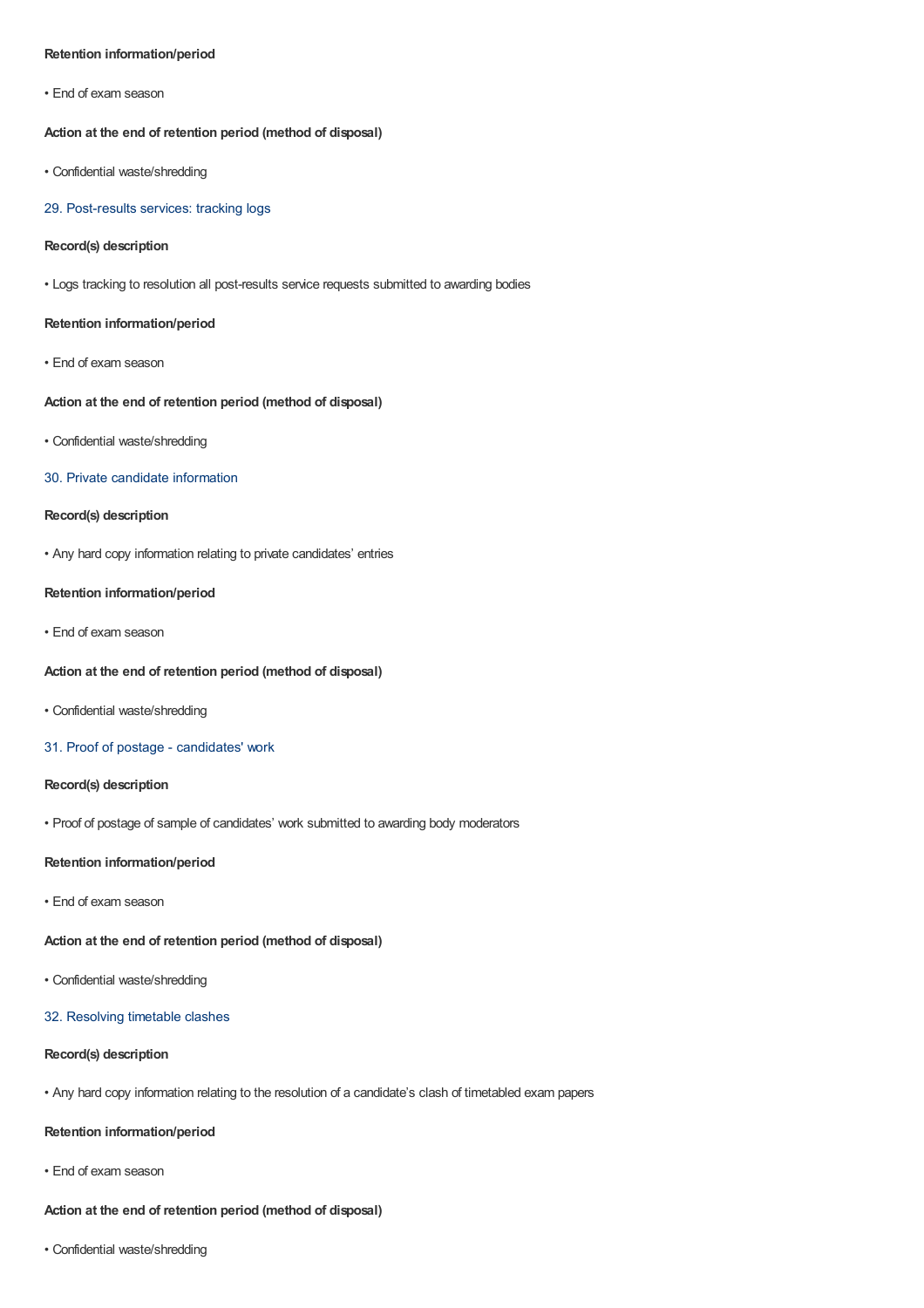# 33. Results information

# **Record(s) description**

• Broadsheets of results summarising candidate final grades by subject by exam series

#### **Retention information/period**

• Records for current year plus previous 6 years to be retained as a minimum

# **Action at the end of retention period (method of disposal)**

• Confidential waste/shredding

#### 34. Seating plans

# **Record(s) description**

• Plans showing the seating arrangements of all candidates for every exam taken

#### **Retention information/period**

• Records retained in accordance with the requirements of ICE, section 12 (…keep signed records of the seating plan, the invigilation arrangements and the centre's copies of the attendance registers for each examination. The awarding bodies may need to refer to these records. The centre must keep them until the deadline for reviews of marking has passed or until any appeal, malpractice or other results enquiry has been completed, whichever is later.).

# **Action at the end of retention period (method of disposal)**

• Confidential waste/shredding

#### 35. Special consideration information

# **Record(s) description**

• Any hard copy information relating to a special consideration request and supporting evidence submitted to an awarding body for a candidate.

# **Retention information/period**

• Records retained in accordance with the requirements of SC, section 6 (All applications must be supported by signed evidence produced by a member of the senior leadership team. The centre must retain this evidence until after the publication of results.)

#### **Action at the end of retention period (method of disposal)**

• Confidential waste/shredding

# 36. Suspected malpractice reports/outcomes

# **Record(s) description**

• Any hard copy information relating to a suspected or actual malpractice investigation/report submitted to an awarding body and outcome information from the awarding body.

#### **Retention information/period**

• End of exam season

# **Action at the end of retention period (method of disposal)**

- Confidential waste/shredding
- 37. Transferred candidate arrangements

#### **Record(s) description**